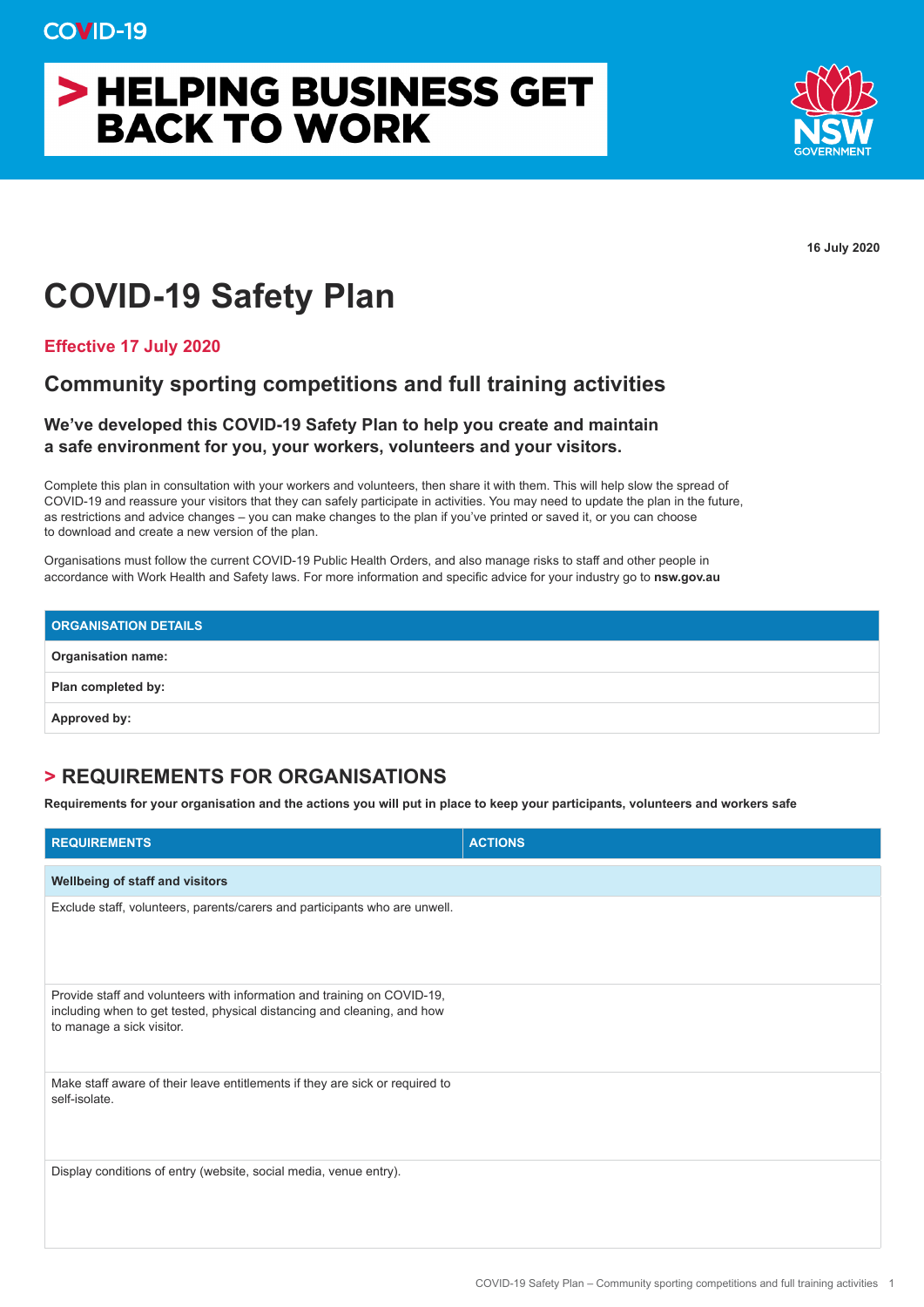| Wellbeing of staff and visitors                                                                                                                                                                                                                                                                |                |
|------------------------------------------------------------------------------------------------------------------------------------------------------------------------------------------------------------------------------------------------------------------------------------------------|----------------|
| If hiring the facility, consult with the owners/operators to address these<br>requirements to understand what measures may already be in place.                                                                                                                                                |                |
| Ensure COVID-19 Safety Plans are in place, where relevant, for:<br>• Swimming pools<br>• Gyms<br>• Indoor recreation facilities<br>• Restaurants and cafes (for kiosks or canteens)<br>• Major recreation facilities                                                                           |                |
| Ensure processes are in place to exclude participants (including<br>spectators and officials) if they have visited Victoria in the 14 days prior.                                                                                                                                              |                |
| Ensure processes are in place to exclude participants (including<br>spectators and officials) if they have attended any of the reported case<br>locations listed on the NSW Health website (nsw.gov.au/covid-19/latest-<br>news-and-updates).                                                  |                |
| Take all reasonable steps to minimise the number of spectators attending<br>community sport events.                                                                                                                                                                                            |                |
| If sufficient numbers to field teams cannot be achieved, prioritise delaying<br>the event rather than substituting with people from other teams or from<br>the community.                                                                                                                      |                |
| <b>REQUIREMENTS</b>                                                                                                                                                                                                                                                                            | <b>ACTIONS</b> |
| <b>Physical distancing</b>                                                                                                                                                                                                                                                                     |                |
| Ensure the number of people in a facility does not exceed one person per<br>4 square metres of space (excluding staff) to a maximum of 500 people.                                                                                                                                             |                |
| Minimise co-mingling of participants from different games and timeslots<br>where possible.                                                                                                                                                                                                     |                |
| Ensure any spectators comply with 1.5 metres physical distance where<br>practical, such as through staggered seating. People who live in the<br>same household are not required to distance. Have strategies in place to<br>prevent spectators from different games and timeslots co-mingling. |                |
| Have strategies in place to manage gatherings that may occur                                                                                                                                                                                                                                   |                |

immediately outside the premises, such as with drop off and pick up

markers on the floor where people stand or are asked to queue.

Reduce crowding wherever possible and promote physical distancing with

zones or staggered start/finish times.

COVID-19 Safety Plan – Community sporting competitions and full training activities 2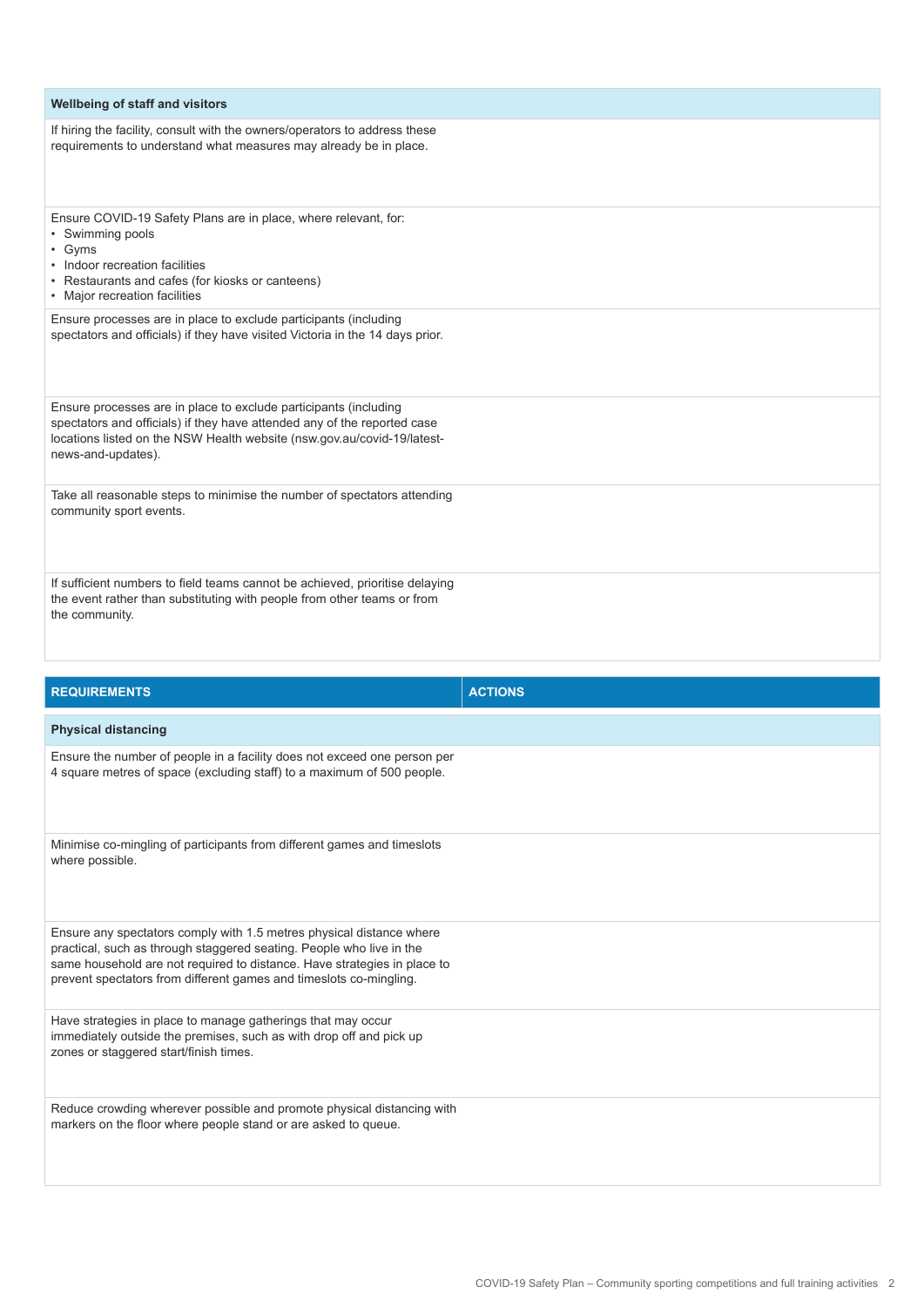| <b>Physical distancing</b>                                                                                                                              |  |
|---------------------------------------------------------------------------------------------------------------------------------------------------------|--|
| Ensure communal facilities such as showers, change rooms and<br>lockers have strategies in place to reduce crowding and promote<br>physical distancing. |  |
| Where practical, stagger the use of communal facilities. Strongly<br>encourage participants to shower/change at home where possible.                    |  |
| Use telephone or video platforms for essential staff meetings<br>where practical.                                                                       |  |
| Review regular business deliveries and request contactless delivery and<br>invoicing where practical.                                                   |  |

| <b>REQUIREMENTS</b>                                                                                                                                                                                                                                                  | <b>ACTIONS</b> |
|----------------------------------------------------------------------------------------------------------------------------------------------------------------------------------------------------------------------------------------------------------------------|----------------|
| <b>Hygiene and cleaning</b>                                                                                                                                                                                                                                          |                |
| Adopt good hand hygiene practices.                                                                                                                                                                                                                                   |                |
| Ensure hand sanitiser is accessible at the venue entry and throughout the<br>facility or ground.                                                                                                                                                                     |                |
| Ensure bathrooms are well stocked with hand soap and paper towels or<br>hand dryers. Consider providing visual aids above hand wash basins to<br>support effective hand washing.                                                                                     |                |
| Encourage participants to bring their own water bottle, snacks/orange<br>slices and sweat towels. Avoid shared food and drinks.                                                                                                                                      |                |
| Ensure processes are in place to launder shared uniform items after use,<br>such as bibs or jerseys.                                                                                                                                                                 |                |
| Clean frequently used indoor hard surface areas, including children's play<br>areas, at least daily; first with detergent and water, and then disinfect.<br>Clean frequently touched areas and surfaces, including in communal<br>facilities, several times per day. |                |
| Clean areas used for high intensity sports with detergent and disinfectant<br>after each use.                                                                                                                                                                        |                |